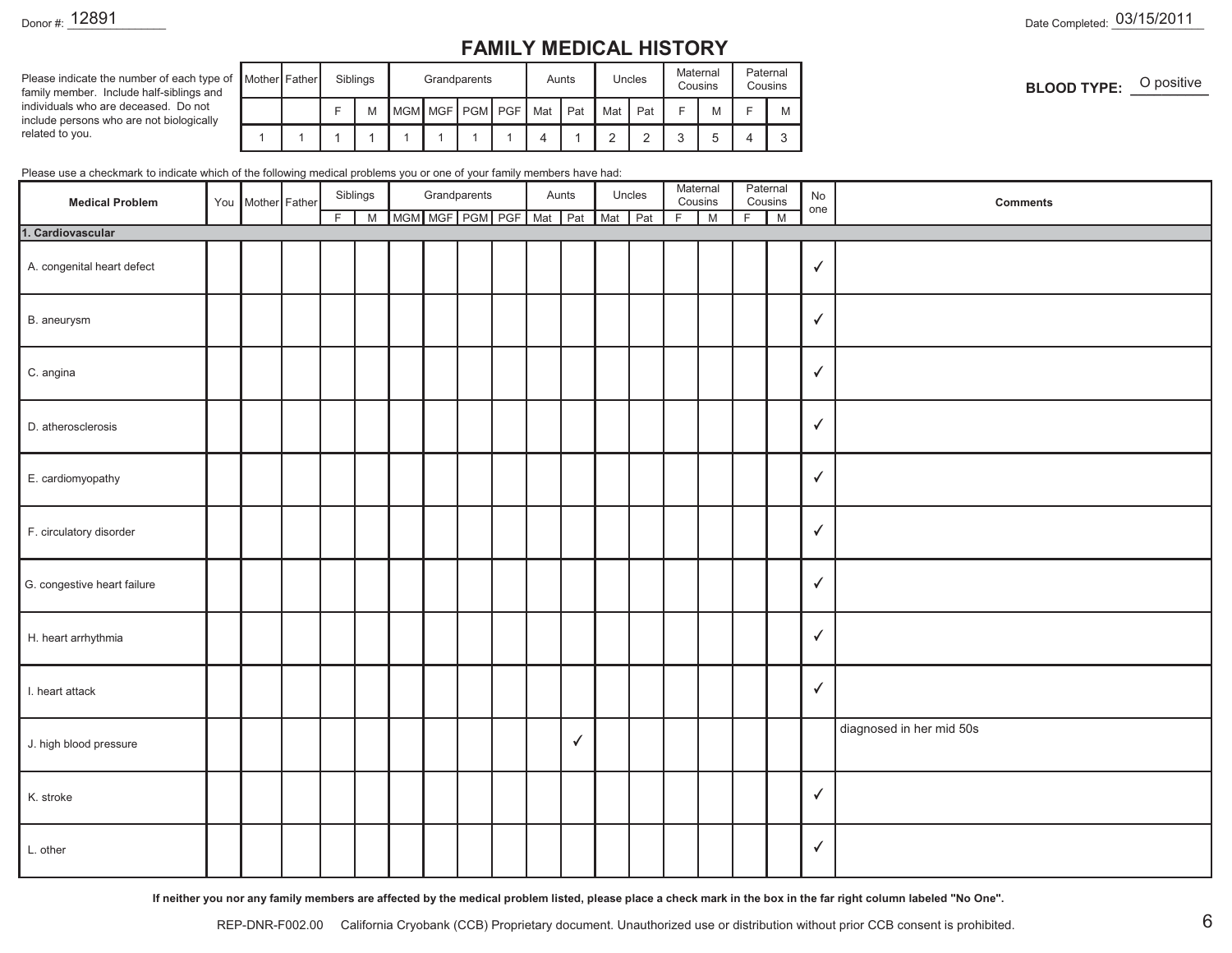| Donor #: 12891                                                                                                         |                   |    |               |                         |              |              |       |         |        |                               |                          |               |              |                  | Date Completed: 03/15/2011                                                                                                                                       |
|------------------------------------------------------------------------------------------------------------------------|-------------------|----|---------------|-------------------------|--------------|--------------|-------|---------|--------|-------------------------------|--------------------------|---------------|--------------|------------------|------------------------------------------------------------------------------------------------------------------------------------------------------------------|
| Please use a checkmark to indicate which of the following medical problems you or one of your family members have had: |                   |    |               |                         |              |              |       |         |        | <b>FAMILY MEDICAL HISTORY</b> |                          |               |              |                  |                                                                                                                                                                  |
| <b>Medical Problem</b>                                                                                                 | You Mother Father | F. | Siblings<br>M | MGM MGF PGM PGF Mat Pat | Grandparents |              | Aunts | Mat Pat | Uncles | F                             | Maternal<br>Cousins<br>M | Paternal<br>F | Cousins<br>M | <b>No</b><br>one | <b>Comments</b>                                                                                                                                                  |
| 2. Blood                                                                                                               |                   |    |               |                         |              |              |       |         |        |                               |                          |               |              |                  |                                                                                                                                                                  |
| A. anemia                                                                                                              |                   |    |               |                         |              |              |       |         |        |                               |                          |               |              | $\checkmark$     |                                                                                                                                                                  |
| B. Fanconi anemia                                                                                                      |                   |    |               |                         |              |              |       |         |        |                               |                          |               |              | $\checkmark$     |                                                                                                                                                                  |
| C. hemochromatosis                                                                                                     |                   |    |               |                         |              |              |       |         |        |                               |                          |               |              | $\checkmark$     |                                                                                                                                                                  |
| D. hemophilia or other<br>bleeding problem                                                                             |                   |    |               |                         |              |              |       |         |        |                               |                          |               |              | ✓                |                                                                                                                                                                  |
| E. immune deficiency                                                                                                   |                   |    |               |                         |              |              |       |         |        |                               |                          |               |              | $\checkmark$     |                                                                                                                                                                  |
| F. leukemia                                                                                                            |                   |    |               |                         |              | $\checkmark$ |       |         |        |                               |                          |               |              |                  | diagnosed at age 68                                                                                                                                              |
| G. sickle cell anemia                                                                                                  |                   |    |               |                         |              |              |       |         |        |                               |                          |               |              | $\checkmark$     |                                                                                                                                                                  |
| H. thalassemia                                                                                                         |                   |    |               |                         |              |              |       |         |        |                               |                          |               |              | $\checkmark$     |                                                                                                                                                                  |
| I. other hereditary anemia                                                                                             |                   |    |               |                         |              |              |       |         |        |                               |                          |               |              | $\checkmark$     |                                                                                                                                                                  |
| J. other                                                                                                               |                   |    |               |                         |              |              |       |         |        |                               |                          |               |              | $\checkmark$     |                                                                                                                                                                  |
| 3. Respiratory                                                                                                         |                   |    |               |                         |              |              |       |         |        |                               |                          |               |              |                  |                                                                                                                                                                  |
| A. birth defect of<br>respiratory system                                                                               |                   |    |               |                         |              |              |       |         |        |                               |                          |               |              | ✓                |                                                                                                                                                                  |
| B. asthma                                                                                                              |                   |    |               |                         |              |              |       |         |        |                               |                          |               |              | $\checkmark$     |                                                                                                                                                                  |
| C. chronic obstructive<br>pulmonary disease [COPD]                                                                     |                   |    |               |                         |              |              |       |         |        |                               |                          |               |              | $\checkmark$     |                                                                                                                                                                  |
| D. cystic fibrosis                                                                                                     |                   |    |               |                         |              |              |       |         |        |                               |                          |               |              | ✓                |                                                                                                                                                                  |
| E. emphysema                                                                                                           |                   |    |               |                         |              |              |       |         |        |                               |                          |               |              | $\checkmark$     |                                                                                                                                                                  |
| F. hay fever                                                                                                           |                   |    |               |                         |              |              |       |         |        |                               |                          |               |              | $\checkmark$     |                                                                                                                                                                  |
| G. lung cancer                                                                                                         |                   |    |               |                         | ✓            |              |       |         |        |                               |                          |               |              |                  | diagnosed at age 67; smoker                                                                                                                                      |
| H. other                                                                                                               | $\checkmark$      |    |               |                         |              |              |       |         |        |                               |                          |               |              |                  | allergy to cats                                                                                                                                                  |
|                                                                                                                        |                   |    |               |                         |              |              |       |         |        |                               |                          |               |              |                  | If neither you nor any family members are affected by the medical problem listed, please place a check mark in the box in the far right column labeled "No One". |
|                                                                                                                        | REP-DNR-F002.00   |    |               |                         |              |              |       |         |        |                               |                          |               |              |                  | 7<br>California Cryobank (CCB) Proprietary document. Unauthorized use or distribution without prior CCB consent is prohibited.                                   |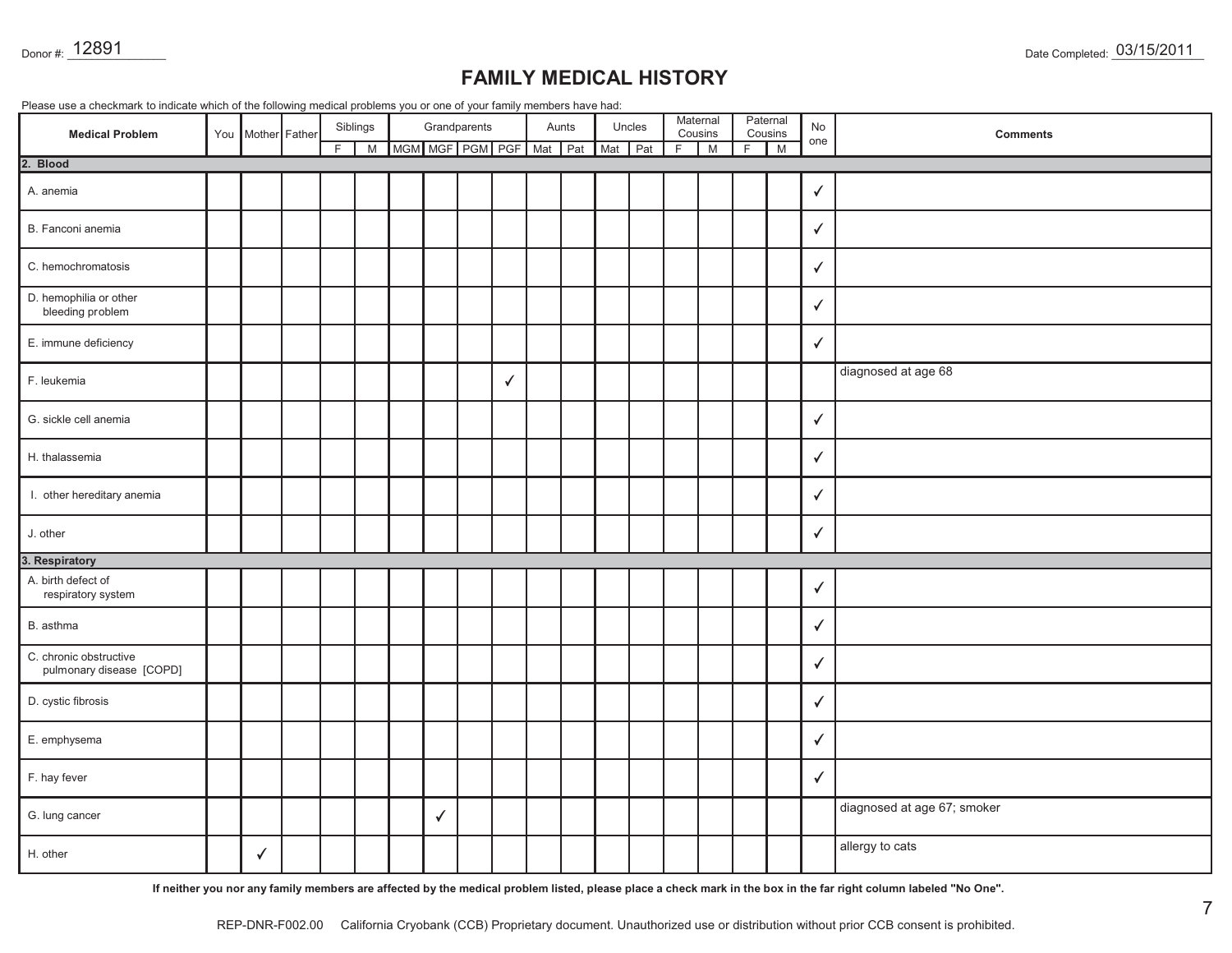| Donor #: 12891<br><b>FAMILY MEDICAL HISTORY</b><br>Please use a checkmark to indicate which of the following medical problems you or one of your family members have had: |  |                   |  |   |          |  |  |                 |  |     |       |     |        |             | Date Completed: 03/15/2011 |   |              |                  |                                                                                                                                                                                                                                                                                                    |
|---------------------------------------------------------------------------------------------------------------------------------------------------------------------------|--|-------------------|--|---|----------|--|--|-----------------|--|-----|-------|-----|--------|-------------|----------------------------|---|--------------|------------------|----------------------------------------------------------------------------------------------------------------------------------------------------------------------------------------------------------------------------------------------------------------------------------------------------|
|                                                                                                                                                                           |  |                   |  |   | Siblings |  |  | Grandparents    |  |     | Aunts |     | Uncles |             | Maternal                   |   | Paternal     |                  |                                                                                                                                                                                                                                                                                                    |
| <b>Medical Problem</b>                                                                                                                                                    |  | You Mother Father |  | F | M        |  |  | MGM MGF PGM PGF |  | Mat | Pat   | Mat | Pat    | $\mathsf F$ | Cousins<br>M               | F | Cousins<br>M | <b>No</b><br>one | Comments                                                                                                                                                                                                                                                                                           |
| 4. Skin                                                                                                                                                                   |  |                   |  |   |          |  |  |                 |  |     |       |     |        |             |                            |   |              |                  |                                                                                                                                                                                                                                                                                                    |
| A. acne                                                                                                                                                                   |  |                   |  |   |          |  |  |                 |  |     |       |     |        |             |                            |   |              | ✓                |                                                                                                                                                                                                                                                                                                    |
| B. eczema                                                                                                                                                                 |  |                   |  |   |          |  |  |                 |  |     |       |     |        |             |                            |   |              | $\checkmark$     |                                                                                                                                                                                                                                                                                                    |
| C. melanoma                                                                                                                                                               |  |                   |  |   |          |  |  |                 |  |     |       |     |        |             |                            |   |              | $\checkmark$     |                                                                                                                                                                                                                                                                                                    |
| D. pigmentation disorders                                                                                                                                                 |  |                   |  |   |          |  |  |                 |  |     |       |     |        |             |                            |   |              | $\checkmark$     |                                                                                                                                                                                                                                                                                                    |
| E. psoriasis                                                                                                                                                              |  |                   |  |   |          |  |  |                 |  |     |       |     |        |             |                            |   |              | $\checkmark$     |                                                                                                                                                                                                                                                                                                    |
| F. skin cancer                                                                                                                                                            |  |                   |  |   |          |  |  |                 |  |     |       |     |        |             |                            |   |              | $\checkmark$     |                                                                                                                                                                                                                                                                                                    |
| F. other                                                                                                                                                                  |  |                   |  |   |          |  |  |                 |  |     |       |     |        |             |                            |   |              | √                |                                                                                                                                                                                                                                                                                                    |
| 5. Gastro-intestinal                                                                                                                                                      |  |                   |  |   |          |  |  |                 |  |     |       |     |        |             |                            |   |              |                  |                                                                                                                                                                                                                                                                                                    |
| A. birth defect of<br>gastro-intestinal system                                                                                                                            |  |                   |  |   |          |  |  |                 |  |     |       |     |        |             |                            |   |              | $\checkmark$     |                                                                                                                                                                                                                                                                                                    |
| B. celiac disease                                                                                                                                                         |  |                   |  |   |          |  |  |                 |  |     |       |     |        |             |                            |   |              | $\checkmark$     |                                                                                                                                                                                                                                                                                                    |
| C. cirrhosis of the liver                                                                                                                                                 |  |                   |  |   |          |  |  |                 |  |     |       |     |        |             |                            |   |              | ✓                |                                                                                                                                                                                                                                                                                                    |
| D. Crohn's disease                                                                                                                                                        |  |                   |  |   |          |  |  |                 |  |     |       |     |        |             |                            |   |              | $\checkmark$     |                                                                                                                                                                                                                                                                                                    |
| E. colon/rectal/intestinal cancer                                                                                                                                         |  |                   |  |   |          |  |  |                 |  |     |       |     |        |             |                            |   |              | $\checkmark$     |                                                                                                                                                                                                                                                                                                    |
| F. gall stones                                                                                                                                                            |  |                   |  |   |          |  |  |                 |  |     |       |     |        |             |                            |   |              | $\checkmark$     |                                                                                                                                                                                                                                                                                                    |
| G. hernia                                                                                                                                                                 |  |                   |  |   |          |  |  |                 |  |     |       |     |        |             |                            |   |              | $\checkmark$     |                                                                                                                                                                                                                                                                                                    |
| H. irritable bowel syndrome                                                                                                                                               |  |                   |  |   |          |  |  |                 |  |     |       |     |        |             |                            |   |              | $\checkmark$     |                                                                                                                                                                                                                                                                                                    |
| I. liver cancer                                                                                                                                                           |  |                   |  |   |          |  |  |                 |  |     |       |     |        |             |                            |   |              | $\checkmark$     |                                                                                                                                                                                                                                                                                                    |
| J. other liver disease                                                                                                                                                    |  |                   |  |   |          |  |  |                 |  |     |       |     |        |             |                            |   |              | $\checkmark$     |                                                                                                                                                                                                                                                                                                    |
| K. pancreatic cancer                                                                                                                                                      |  |                   |  |   |          |  |  |                 |  |     |       |     |        |             |                            |   |              | $\checkmark$     |                                                                                                                                                                                                                                                                                                    |
| L. pancreatitis                                                                                                                                                           |  |                   |  |   |          |  |  |                 |  |     |       |     |        |             |                            |   |              | $\checkmark$     |                                                                                                                                                                                                                                                                                                    |
| M. stomach cancer                                                                                                                                                         |  |                   |  |   |          |  |  |                 |  |     |       |     |        |             |                            |   |              | $\checkmark$     |                                                                                                                                                                                                                                                                                                    |
| N. ulcerative colitis                                                                                                                                                     |  |                   |  |   |          |  |  |                 |  |     |       |     |        |             |                            |   |              | $\checkmark$     |                                                                                                                                                                                                                                                                                                    |
| O. other                                                                                                                                                                  |  |                   |  |   |          |  |  |                 |  |     |       |     |        |             |                            |   |              | $\checkmark$     |                                                                                                                                                                                                                                                                                                    |
|                                                                                                                                                                           |  | REP-DNR-F002.00   |  |   |          |  |  |                 |  |     |       |     |        |             |                            |   |              |                  | If neither you nor any family members are affected by the medical problem listed, please place a check mark in the box in the far right column labeled "No One".<br>8<br>California Cryobank (CCB) Proprietary document. Unauthorized use or distribution without prior CCB consent is prohibited. |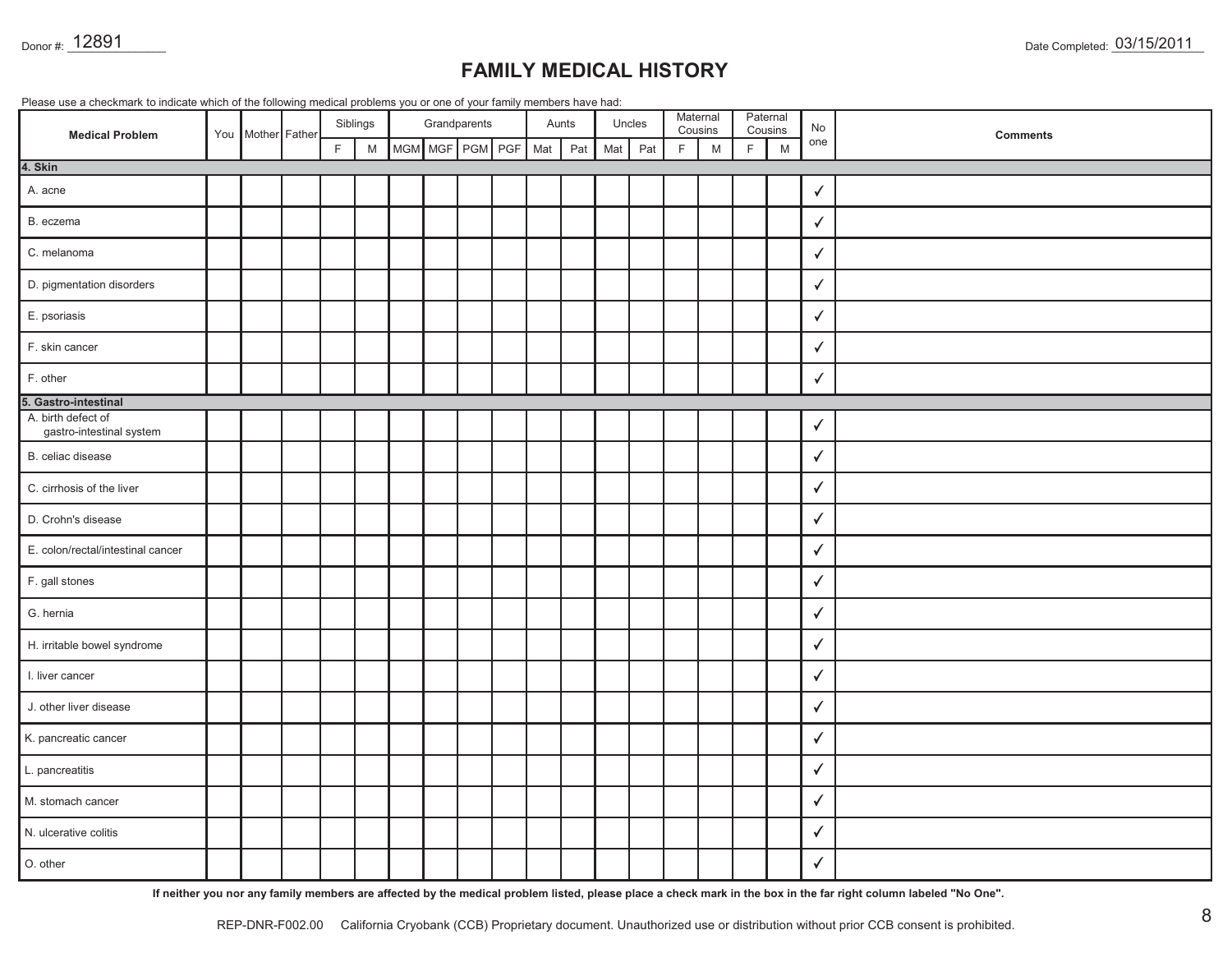| Donor #: 12891                                                                                                         |  |                   |  |    |               |                     |              |  |  |  |              |     |               |   |                          |    |                          |              | Date Completed: 03/15/2011                                                                                                                                       |
|------------------------------------------------------------------------------------------------------------------------|--|-------------------|--|----|---------------|---------------------|--------------|--|--|--|--------------|-----|---------------|---|--------------------------|----|--------------------------|--------------|------------------------------------------------------------------------------------------------------------------------------------------------------------------|
| <b>FAMILY MEDICAL HISTORY</b>                                                                                          |  |                   |  |    |               |                     |              |  |  |  |              |     |               |   |                          |    |                          |              |                                                                                                                                                                  |
| Please use a checkmark to indicate which of the following medical problems you or one of your family members have had: |  |                   |  |    |               |                     |              |  |  |  |              |     |               |   |                          |    |                          |              |                                                                                                                                                                  |
| <b>Medical Problem</b>                                                                                                 |  | You Mother Father |  | F. | Siblings<br>M | MGM MGF PGM PGF Mat | Grandparents |  |  |  | Aunts<br>Pat | Mat | Uncles<br>Pat | F | Maternal<br>Cousins<br>M | F. | Paternal<br>Cousins<br>M | No<br>one    | <b>Comments</b>                                                                                                                                                  |
| 6. Renal                                                                                                               |  |                   |  |    |               |                     |              |  |  |  |              |     |               |   |                          |    |                          |              |                                                                                                                                                                  |
| A. birth defect of the<br>renal system                                                                                 |  |                   |  |    |               |                     |              |  |  |  |              |     |               |   |                          |    |                          | $\checkmark$ |                                                                                                                                                                  |
| B. cancer of the urinary tract                                                                                         |  |                   |  |    |               |                     |              |  |  |  |              |     |               |   |                          |    |                          | $\checkmark$ |                                                                                                                                                                  |
| C. other disease of urinary tract                                                                                      |  |                   |  |    |               |                     |              |  |  |  |              |     |               |   |                          |    |                          | $\checkmark$ |                                                                                                                                                                  |
| D. polycystic kidney disease                                                                                           |  |                   |  |    |               |                     |              |  |  |  |              |     |               |   |                          |    |                          | ✓            |                                                                                                                                                                  |
| E. kidney stones                                                                                                       |  |                   |  |    | ✓             |                     |              |  |  |  |              |     |               |   |                          |    |                          |              | diagnosed in his 20s                                                                                                                                             |
| F. other kidney disease                                                                                                |  |                   |  |    |               |                     |              |  |  |  |              |     |               |   |                          |    |                          | $\checkmark$ |                                                                                                                                                                  |
| 7. Genital/Reproductive                                                                                                |  |                   |  |    |               |                     |              |  |  |  |              |     |               |   |                          |    |                          |              |                                                                                                                                                                  |
| A. birth defect of the<br>reproductive system                                                                          |  |                   |  |    |               |                     |              |  |  |  |              |     |               |   |                          |    |                          | ✓            |                                                                                                                                                                  |
| B. breast cancer                                                                                                       |  |                   |  |    |               |                     |              |  |  |  |              |     |               |   |                          |    |                          | $\checkmark$ |                                                                                                                                                                  |
| C. cervical cancer                                                                                                     |  |                   |  |    |               |                     |              |  |  |  |              |     |               |   |                          |    |                          | $\checkmark$ |                                                                                                                                                                  |
| D. hypospadias                                                                                                         |  |                   |  |    |               |                     |              |  |  |  |              |     |               |   |                          |    |                          | $\checkmark$ |                                                                                                                                                                  |
| E. infertility                                                                                                         |  |                   |  |    |               |                     |              |  |  |  |              |     |               |   |                          |    |                          | $\checkmark$ |                                                                                                                                                                  |
| F. ovarian cancer                                                                                                      |  |                   |  |    |               |                     |              |  |  |  |              |     |               |   |                          |    |                          | ✓            |                                                                                                                                                                  |
| G. prostate cancer                                                                                                     |  |                   |  |    |               |                     |              |  |  |  |              |     |               |   |                          |    |                          | ✓            |                                                                                                                                                                  |
| H. testicular cancer                                                                                                   |  |                   |  |    |               |                     |              |  |  |  |              |     |               |   |                          |    |                          | ✓            |                                                                                                                                                                  |
| I. undescended testicle(s)                                                                                             |  |                   |  |    |               |                     |              |  |  |  |              |     |               |   |                          |    |                          | $\checkmark$ |                                                                                                                                                                  |
| J. uterine cancer                                                                                                      |  |                   |  |    |               |                     |              |  |  |  |              |     |               |   |                          |    |                          | $\checkmark$ |                                                                                                                                                                  |
| K. other                                                                                                               |  |                   |  |    |               |                     |              |  |  |  |              |     |               |   |                          |    |                          | $\checkmark$ |                                                                                                                                                                  |
|                                                                                                                        |  |                   |  |    |               |                     |              |  |  |  |              |     |               |   |                          |    |                          |              | If neither you nor any family members are affected by the medical problem listed, please place a check mark in the box in the far right column labeled "No One". |
|                                                                                                                        |  | REP-DNR-F002.00   |  |    |               |                     |              |  |  |  |              |     |               |   |                          |    |                          |              | 9<br>California Cryobank (CCB) Proprietary document. Unauthorized use or distribution without prior CCB consent is prohibited.                                   |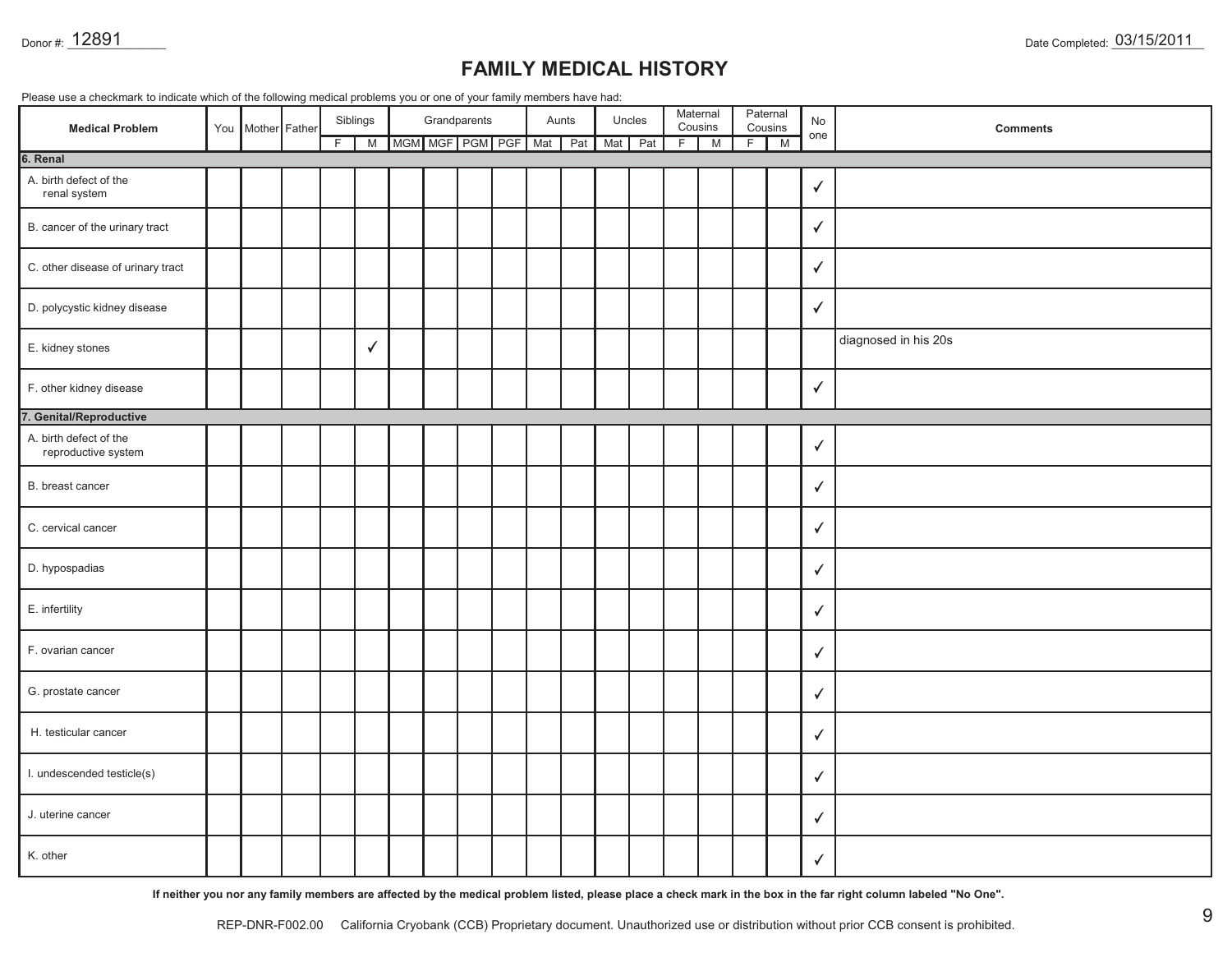|                                            | You | Mother Father |   | Siblings |  | Grandparents    |              |     | Aunts |     | Uncles |             | Maternal<br>Cousins |   | Paternal<br>Cousins | No           | <b>Comments</b>                                                                                            |
|--------------------------------------------|-----|---------------|---|----------|--|-----------------|--------------|-----|-------|-----|--------|-------------|---------------------|---|---------------------|--------------|------------------------------------------------------------------------------------------------------------|
| <b>Medical Problem</b>                     |     |               | F | M        |  | MGM MGF PGM PGF |              | Mat | Pat   | Mat | Pat    | $\mathsf F$ | M                   | F | M                   | one          |                                                                                                            |
| 8. Metabolic/Endocrine                     |     |               |   |          |  |                 |              |     |       |     |        |             |                     |   |                     |              |                                                                                                            |
| A. birth defect of the<br>endocrine system |     |               |   |          |  |                 |              |     |       |     |        |             |                     |   |                     | √            |                                                                                                            |
| B. adrenal disease                         |     |               |   |          |  |                 |              |     |       |     |        |             |                     |   |                     | ✓            |                                                                                                            |
| C. diabetes mellitus                       |     |               |   |          |  |                 | $\checkmark$ |     | ✓     |     |        |             |                     |   |                     |              | PGF diagnosed at age 60; non-insulin dependent<br>paternal aunt diagnosed at age 55; non-insulin dependent |
| D. Gaucher disease                         |     |               |   |          |  |                 |              |     |       |     |        |             |                     |   |                     | √            |                                                                                                            |
| E. metabolic disorder                      |     |               |   |          |  |                 |              |     |       |     |        |             |                     |   |                     |              |                                                                                                            |
| F. parathyroid disease                     |     |               |   |          |  |                 |              |     |       |     |        |             |                     |   |                     | $\sqrt{2}$   |                                                                                                            |
| G. pituitary disease                       |     |               |   |          |  |                 |              |     |       |     |        |             |                     |   |                     | $\checkmark$ |                                                                                                            |
| H. thyroid cancer                          |     |               |   |          |  |                 |              |     |       |     |        |             |                     |   |                     | ✓            |                                                                                                            |
| I. other thyroid disease                   |     |               |   |          |  |                 |              |     |       |     |        |             |                     |   |                     | ✓            |                                                                                                            |
| J. other                                   |     |               |   |          |  |                 |              |     |       |     |        |             |                     |   |                     | ✓            |                                                                                                            |
| 9. Neurological                            |     |               |   |          |  |                 |              |     |       |     |        |             |                     |   |                     |              |                                                                                                            |
| A. birth defect of brain<br>or spinal cord |     |               |   |          |  |                 |              |     |       |     |        |             |                     |   |                     | $\checkmark$ |                                                                                                            |
| B. Alzheimer's disease                     |     |               |   |          |  |                 |              |     |       |     |        |             |                     |   |                     | $\checkmark$ |                                                                                                            |
| C. attention deficit disorder              |     |               |   |          |  |                 |              |     |       |     |        |             |                     |   |                     | ✓            |                                                                                                            |
| D. autism                                  |     |               |   |          |  |                 |              |     |       |     |        |             |                     |   |                     | $\checkmark$ |                                                                                                            |
| E. brain or spinal cancer                  |     |               |   |          |  |                 |              |     |       |     |        |             |                     |   |                     | ✓            |                                                                                                            |
| F. Canavan disease                         |     |               |   |          |  |                 |              |     |       |     |        |             |                     |   |                     | $\checkmark$ |                                                                                                            |
| G. cerebral palsy                          |     |               |   |          |  |                 |              |     |       |     |        |             |                     |   |                     | $\checkmark$ |                                                                                                            |
| H. developmental delay                     |     |               |   |          |  |                 |              |     |       |     |        |             |                     |   |                     | $\checkmark$ |                                                                                                            |
| I. disorders of spinal cord                |     |               |   |          |  |                 |              |     |       |     |        |             |                     |   |                     | $\checkmark$ |                                                                                                            |
| i. anencephaly                             |     |               |   |          |  |                 |              |     |       |     |        |             |                     |   |                     | $\checkmark$ |                                                                                                            |
| ii. spina bifida                           |     |               |   |          |  |                 |              |     |       |     |        |             |                     |   |                     | $\checkmark$ |                                                                                                            |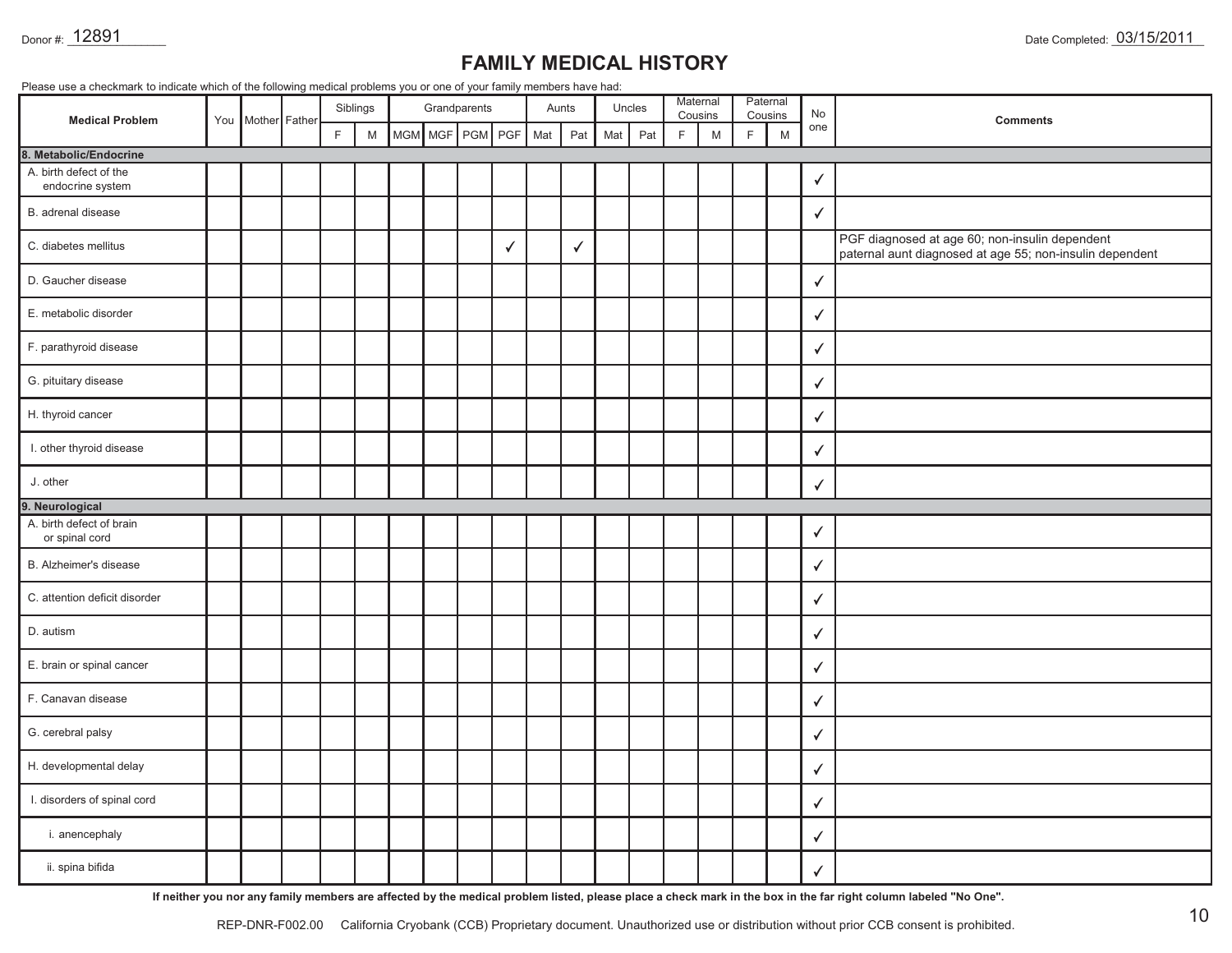#### Donor #: 12891

## **FAMILY MEDICAL HISTORY**

| Please use a checkmark to indicate which of the following medical problems you or one of your family members have had:<br><b>Medical Problem</b> |  |                   |   | Siblings                                                                                                   |     |     | Grandparents |     |     | Aunts |     | Uncles |             | Maternal<br>Cousins |    | Paternal<br>Cousins | No           |                 |
|--------------------------------------------------------------------------------------------------------------------------------------------------|--|-------------------|---|------------------------------------------------------------------------------------------------------------|-----|-----|--------------|-----|-----|-------|-----|--------|-------------|---------------------|----|---------------------|--------------|-----------------|
|                                                                                                                                                  |  | You Mother Father | F | $\mathsf{M}% _{T}=\mathsf{M}_{T}\!\left( a,b\right) ,\ \mathsf{M}_{T}=\mathsf{M}_{T}\!\left( a,b\right) ,$ | MGM | MGF | PGM          | PGF | Mat | Pat   | Mat | Pat    | $\mathsf F$ | ${\sf M}$           | F. | M                   | one          | <b>Comments</b> |
| 9. Neurological (continued)                                                                                                                      |  |                   |   |                                                                                                            |     |     |              |     |     |       |     |        |             |                     |    |                     |              |                 |
| J. epilepsy or seizure disorder                                                                                                                  |  |                   |   |                                                                                                            |     |     |              |     |     |       |     |        |             |                     |    |                     | $\checkmark$ |                 |
| K. familial dysautonomia                                                                                                                         |  |                   |   |                                                                                                            |     |     |              |     |     |       |     |        |             |                     |    |                     | $\checkmark$ |                 |
| L. Huntington's disease                                                                                                                          |  |                   |   |                                                                                                            |     |     |              |     |     |       |     |        |             |                     |    |                     | $\checkmark$ |                 |
| M. hydrocephalus                                                                                                                                 |  |                   |   |                                                                                                            |     |     |              |     |     |       |     |        |             |                     |    |                     | $\checkmark$ |                 |
| N. learning disorder                                                                                                                             |  |                   |   |                                                                                                            |     |     |              |     |     |       |     |        |             |                     |    |                     | $\checkmark$ |                 |
| O. migraine headaches                                                                                                                            |  |                   |   |                                                                                                            |     |     |              |     |     |       |     |        |             |                     |    |                     | $\checkmark$ |                 |
| P. mental retardation                                                                                                                            |  |                   |   |                                                                                                            |     |     |              |     |     |       |     |        |             |                     |    |                     | ✓            |                 |
| Q. movement disorder                                                                                                                             |  |                   |   |                                                                                                            |     |     |              |     |     |       |     |        |             |                     |    |                     | ✓            |                 |
| R. multiple sclerosis                                                                                                                            |  |                   |   |                                                                                                            |     |     |              |     |     |       |     |        |             |                     |    |                     | $\checkmark$ |                 |
| S. neurofibromatosis                                                                                                                             |  |                   |   |                                                                                                            |     |     |              |     |     |       |     |        |             |                     |    |                     | $\checkmark$ |                 |
| T. Niemann-Pick disease                                                                                                                          |  |                   |   |                                                                                                            |     |     |              |     |     |       |     |        |             |                     |    |                     | $\checkmark$ |                 |
| U. Parkinson's disease                                                                                                                           |  |                   |   |                                                                                                            |     |     |              |     |     |       |     |        |             |                     |    |                     | $\checkmark$ |                 |
| V. senility before age 50                                                                                                                        |  |                   |   |                                                                                                            |     |     |              |     |     |       |     |        |             |                     |    |                     | $\checkmark$ |                 |
| W. speech delay or disorder                                                                                                                      |  |                   |   |                                                                                                            |     |     |              |     |     |       |     |        |             |                     |    |                     | $\checkmark$ |                 |
| X. Tourette Syndrome                                                                                                                             |  |                   |   |                                                                                                            |     |     |              |     |     |       |     |        |             |                     |    |                     | $\checkmark$ |                 |
| X. other                                                                                                                                         |  |                   |   |                                                                                                            |     |     |              |     |     |       |     |        |             |                     |    |                     | $\checkmark$ |                 |
| 10. Mental health                                                                                                                                |  |                   |   |                                                                                                            |     |     |              |     |     |       |     |        |             |                     |    |                     |              |                 |
| A. bipolar disorder                                                                                                                              |  |                   |   |                                                                                                            |     |     |              |     |     |       |     |        |             |                     |    |                     | $\checkmark$ |                 |
| B. obsessive compulsive<br>disorder                                                                                                              |  |                   |   |                                                                                                            |     |     |              |     |     |       |     |        |             |                     |    |                     | $\checkmark$ |                 |
| C. depression                                                                                                                                    |  |                   |   |                                                                                                            |     |     |              |     |     |       |     |        |             |                     |    |                     | $\checkmark$ |                 |
| D. panic or anxiety disorder                                                                                                                     |  |                   |   |                                                                                                            |     |     |              |     |     |       |     |        |             |                     |    |                     | $\checkmark$ |                 |
| E. schizophrenia                                                                                                                                 |  |                   |   |                                                                                                            |     |     |              |     |     |       |     |        |             |                     |    |                     | $\checkmark$ |                 |
| F. other                                                                                                                                         |  |                   |   |                                                                                                            |     |     |              |     |     |       |     |        |             |                     |    |                     | $\checkmark$ |                 |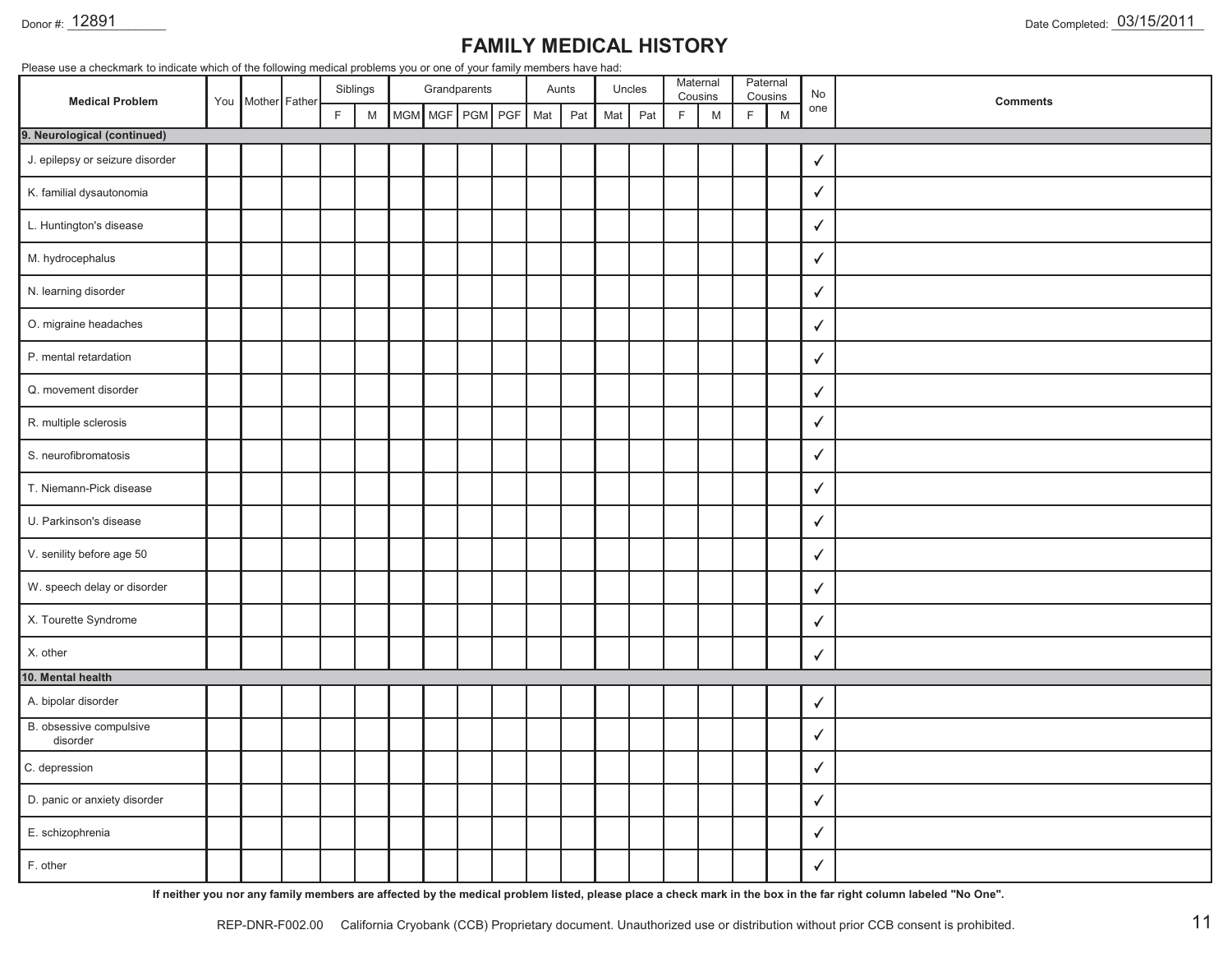|  |  | Please use a checkmark to indicate which of the following medical problems you or one of your family members have had: |  |  |
|--|--|------------------------------------------------------------------------------------------------------------------------|--|--|
|  |  |                                                                                                                        |  |  |
|  |  |                                                                                                                        |  |  |

| Donor #: 12891                             |                                                                                                                                                         |                   |  |    |               |   |  |                                 |  |     |              |     |               |   |              |   |              |              | Date Completed: 03/15/2011                                                                                                                                                                                                                                                                          |
|--------------------------------------------|---------------------------------------------------------------------------------------------------------------------------------------------------------|-------------------|--|----|---------------|---|--|---------------------------------|--|-----|--------------|-----|---------------|---|--------------|---|--------------|--------------|-----------------------------------------------------------------------------------------------------------------------------------------------------------------------------------------------------------------------------------------------------------------------------------------------------|
|                                            | <b>FAMILY MEDICAL HISTORY</b><br>Please use a checkmark to indicate which of the following medical problems you or one of your family members have had: |                   |  |    |               |   |  |                                 |  |     |              |     |               |   |              |   |              |              |                                                                                                                                                                                                                                                                                                     |
|                                            |                                                                                                                                                         |                   |  |    |               |   |  |                                 |  |     |              |     |               |   | Maternal     |   | Paternal     |              |                                                                                                                                                                                                                                                                                                     |
| <b>Medical Problem</b>                     |                                                                                                                                                         | You Mother Father |  | F. | Siblings<br>M |   |  | Grandparents<br>MGM MGF PGM PGF |  | Mat | Aunts<br>Pat | Mat | Uncles<br>Pat | F | Cousins<br>M | F | Cousins<br>M | No<br>one    | <b>Comments</b>                                                                                                                                                                                                                                                                                     |
| 11. Muscles/bones/joints                   |                                                                                                                                                         |                   |  |    |               |   |  |                                 |  |     |              |     |               |   |              |   |              |              |                                                                                                                                                                                                                                                                                                     |
| A. birth defect of the<br>skeletal system  |                                                                                                                                                         |                   |  |    |               |   |  |                                 |  |     |              |     |               |   |              |   |              | $\checkmark$ |                                                                                                                                                                                                                                                                                                     |
| B. arthritis                               |                                                                                                                                                         |                   |  |    |               |   |  |                                 |  |     |              |     |               |   |              |   |              | $\checkmark$ |                                                                                                                                                                                                                                                                                                     |
| C. cleft lip and/or cleft palate           |                                                                                                                                                         |                   |  |    |               |   |  |                                 |  |     |              |     |               |   |              |   |              | $\checkmark$ |                                                                                                                                                                                                                                                                                                     |
| D. club foot                               |                                                                                                                                                         |                   |  |    |               |   |  |                                 |  |     |              |     |               |   |              |   |              | $\checkmark$ |                                                                                                                                                                                                                                                                                                     |
| E. deformity of spine                      |                                                                                                                                                         |                   |  |    |               |   |  |                                 |  |     |              |     |               |   |              |   |              | ✓            |                                                                                                                                                                                                                                                                                                     |
| F. dwarfism                                |                                                                                                                                                         |                   |  |    |               |   |  |                                 |  |     |              |     |               |   |              |   |              | $\sqrt{ }$   |                                                                                                                                                                                                                                                                                                     |
| G. gout                                    |                                                                                                                                                         |                   |  |    |               |   |  |                                 |  |     |              |     |               |   |              |   |              | $\checkmark$ |                                                                                                                                                                                                                                                                                                     |
| H. growth delay                            |                                                                                                                                                         |                   |  |    |               |   |  |                                 |  |     |              |     |               |   |              |   |              | $\checkmark$ |                                                                                                                                                                                                                                                                                                     |
| I. lupus                                   |                                                                                                                                                         |                   |  |    |               |   |  |                                 |  |     |              |     |               |   |              |   |              | $\checkmark$ |                                                                                                                                                                                                                                                                                                     |
| J. muscular dystrophy                      |                                                                                                                                                         |                   |  |    |               |   |  |                                 |  |     |              |     |               |   |              |   |              | $\checkmark$ |                                                                                                                                                                                                                                                                                                     |
| K. other chronic muscle disease            |                                                                                                                                                         |                   |  |    |               |   |  |                                 |  |     |              |     |               |   |              |   |              | $\checkmark$ |                                                                                                                                                                                                                                                                                                     |
| L. osteoporosis                            |                                                                                                                                                         |                   |  |    |               |   |  |                                 |  |     |              |     |               |   |              |   |              | $\checkmark$ |                                                                                                                                                                                                                                                                                                     |
| M. other                                   |                                                                                                                                                         |                   |  |    |               |   |  |                                 |  |     |              |     |               |   |              |   |              |              |                                                                                                                                                                                                                                                                                                     |
| 12. Sight/sound/smell                      |                                                                                                                                                         |                   |  |    |               |   |  |                                 |  |     |              |     |               |   |              |   |              |              |                                                                                                                                                                                                                                                                                                     |
| A. birth defect of<br>sensory system(s)    |                                                                                                                                                         |                   |  |    |               |   |  |                                 |  |     |              |     |               |   |              |   |              | ✓            |                                                                                                                                                                                                                                                                                                     |
| B. deafness before age 60                  |                                                                                                                                                         |                   |  |    |               |   |  |                                 |  |     |              |     |               |   |              |   |              | $\checkmark$ |                                                                                                                                                                                                                                                                                                     |
| C. deformity of the ear                    |                                                                                                                                                         |                   |  |    |               |   |  |                                 |  |     |              |     |               |   |              |   |              | $\checkmark$ |                                                                                                                                                                                                                                                                                                     |
| D. significant hearing loss                |                                                                                                                                                         |                   |  |    |               | V |  |                                 |  |     |              |     |               |   |              |   |              |              | developed in her 70s; unilateral                                                                                                                                                                                                                                                                    |
| E. blindness                               |                                                                                                                                                         |                   |  |    |               |   |  |                                 |  |     |              |     |               |   |              |   |              |              |                                                                                                                                                                                                                                                                                                     |
| F. cataracts before age 50                 |                                                                                                                                                         |                   |  |    |               |   |  |                                 |  |     |              |     |               |   |              |   |              | $\checkmark$ |                                                                                                                                                                                                                                                                                                     |
| G. color vision deficiency                 |                                                                                                                                                         |                   |  |    |               |   |  |                                 |  |     |              |     |               |   |              |   |              | $\checkmark$ |                                                                                                                                                                                                                                                                                                     |
| H. glaucoma                                |                                                                                                                                                         |                   |  |    |               |   |  |                                 |  |     |              |     |               |   |              |   |              | $\checkmark$ |                                                                                                                                                                                                                                                                                                     |
| I. deviated septum                         |                                                                                                                                                         |                   |  |    |               |   |  |                                 |  |     |              |     |               |   |              |   |              | $\checkmark$ |                                                                                                                                                                                                                                                                                                     |
| J. any other sight/sound/smell<br>disorder |                                                                                                                                                         |                   |  |    |               |   |  |                                 |  |     |              |     |               |   |              |   |              | $\checkmark$ |                                                                                                                                                                                                                                                                                                     |
|                                            |                                                                                                                                                         | REP-DNR-F002.00   |  |    |               |   |  |                                 |  |     |              |     |               |   |              |   |              |              | If neither you nor any family members are affected by the medical problem listed, please place a check mark in the box in the far right column labeled "No One".<br>12<br>California Cryobank (CCB) Proprietary document. Unauthorized use or distribution without prior CCB consent is prohibited. |